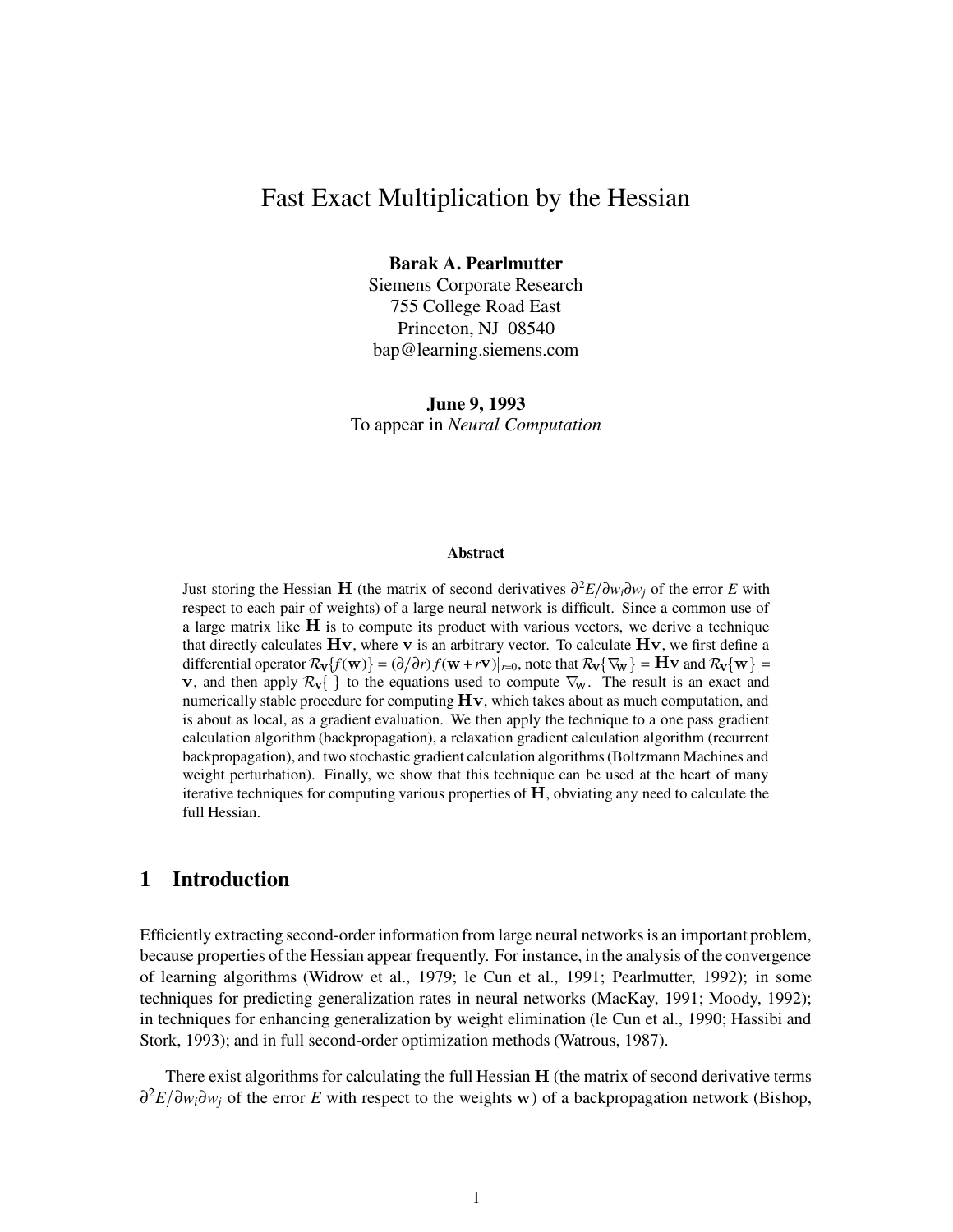1992; Werbos, 1992; Buntine and Weigend, 1991), or reasonable estimates thereof (MacKay, 1991)—but even storing the full Hessian is impractical for large networks. There is also an algorithm for efficiently computing just the diagonal of the Hessian (Becker and le Cun, 1989; le Cun et al., 1990). This is useful when the trace of the Hessian is needed, or when the diagonal approximation is being made—but there is no reason to believe that the diagonal approximation is good in general, and it is reasonable to suppose that, as the system grows, the diagonal elements of the Hessian become less and less dominant. Further, the inverse of the diagonal approximation of the Hessian is known to be a poor approximation to the diagonal of the inverse Hessian.

Here we derive an efficient technique for calculating the product of an arbitrary vector v with the Hessian H. This allows information to be extracted from the Hessian without ever calculating or storing the Hessian itself. A common use for an estimate of the Hessian is to take its product with various vectors. This takes  $O(n^2)$  time when there are *n* weights. The technique we derive here finds this product in  $O(n)$  time and space,<sup>1</sup> and does not make any approximations.

We first operate in a very general framework, to develop the basic technique. We then apply it to a series of more and more complicated systems, starting with a typical non-iterative gradient calculation algorithm, in particular a backpropagation network, and proceeding to a deterministic relaxation system, and then to some stochastic systems, in particular a Boltzmann Machine and a weight perturbation system.

## **2 The Relation Between the Gradient and the Hessian**

The basic technique is to note that the Hessian matrix appears in the expansion of the gradient about a point in weight space,

$$
\nabla_{\mathbf{W}}(\mathbf{w} + \Delta \mathbf{w}) = \nabla_{\mathbf{W}}(\mathbf{w}) + \mathbf{H} \Delta \mathbf{w} + O(||\Delta \mathbf{w}||^2)
$$

where w is a point in weight space,  $\Delta w$  is a perturbation of w,  $\nabla_w$  is the gradient, the vector of partial derivatives  $∂E/∂w<sub>i</sub>$ , and **H** is the Hessian, the matrix of second derivatives of *E* with respect to each pair of elements of w. This equation has been used to analyze the convergence properties of some variants of gradient descent (Widrow et al., 1979; le Cun et al., 1991; Pearlmutter, 1992), and to approximate the effect of deleting a weight from the network (le Cun et al., 1990; Hassibi and Stork, 1993). Here we instead use it by choosing  $\Delta w = rv$ , where v is a vector and *r* is a small number. We wish to compute  $Hv$ . Now we note that

$$
\mathbf{H}(r\mathbf{v}) = r\mathbf{H}\mathbf{v} = \nabla_{\mathbf{w}}(\mathbf{w} + r\mathbf{v}) - \nabla_{\mathbf{w}}(\mathbf{w}) + O(r^2)
$$

or, dividing by *r*,

$$
\mathbf{H}\mathbf{v} = \frac{\nabla_{\mathbf{w}}(\mathbf{w} + r\mathbf{v}) - \nabla_{\mathbf{w}}(\mathbf{w})}{r} + O(r). \tag{1}
$$

This equation provides a simple approximation algorithm for finding  $Hv$  for any system whose gradient can be efficiently computed, in time about that required to compute the gradient (assuming

 ${}^{1}$ Or  $O(pn)$  time when, as is typical for supervised neural networks, the full gradient is the sum of  $p$  gradients, each for one single exemplar.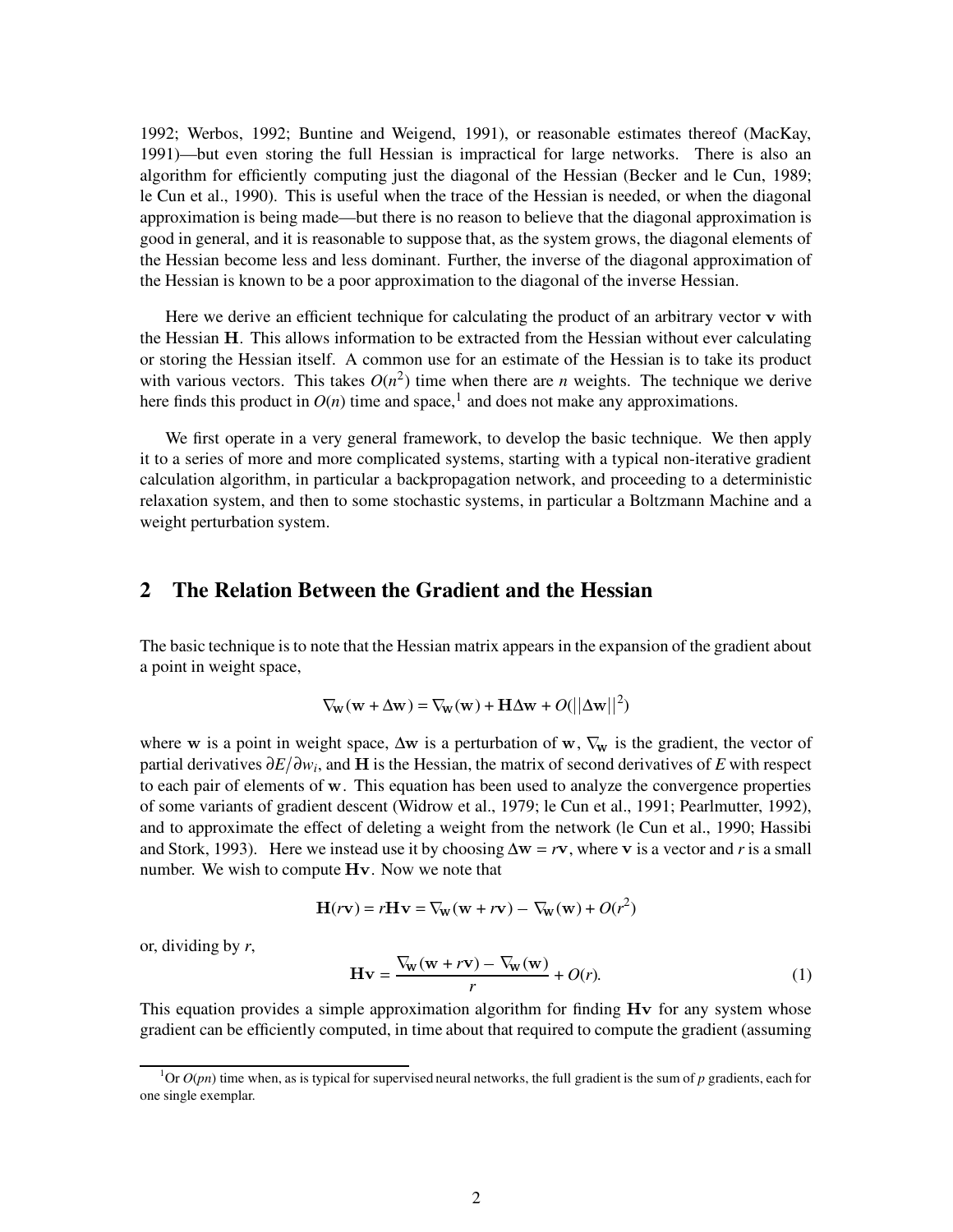that the gradient at w has already been computed.) Also, applying the technique requires minimal programming effort. This approximation was used to good effect in (le Cun et al., 1993) and in many numerical analysis optimization routines, which use it to gradually build up an approximation to the inverse Hessian.

Unfortunately, this formula is succeptible to numeric and roundoff problems. The constant *r* must be small enough that the  $O(r)$  term is insignificant. But as r becomes small, large numbers are added to tiny ones in  $w + rv$ , causing a loss of precision of  $v$ . A similar loss of precision occurs in the subtraction of the original gradient from the perturbed one, because two nearly identical vectors are being subtracted to obtain the tiny difference between them.

## **3 The**  $\mathcal{R}\{\cdot\}$  **Technique**

Fortunately, there is a way to make an algorithm which exactly computes  $Hv$ , rather than just approximating it, and simultaneously rid ourselves of these numeric difficulties. To do this, we first take the limit of equation (1) as  $r \to 0$ . The left hand side stays Hv, while the right hand side matches the definition of a derivative, and thus

$$
\mathbf{H}\mathbf{v} = \lim_{r \to 0} \frac{\nabla_{\mathbf{w}}(\mathbf{w} + r\mathbf{v}) - \nabla_{\mathbf{w}}(\mathbf{w})}{r} = \frac{\partial}{\partial r} \nabla_{\mathbf{w}}(\mathbf{w} + r\mathbf{v}) \Big|_{r=0}
$$
(2)

As we shall see, there is a simple transformation to convert an algorithm that computes the gradient of the system into one that computes this new quantity. The key to this transformation is to define the operator \*

$$
\mathcal{R}_{\mathbf{v}}\{f(\mathbf{w})\} \equiv \left. \frac{\partial}{\partial r} f(\mathbf{w} + r\mathbf{v}) \right|_{r=0} \tag{3}
$$

so  $Hv = \mathcal{R}_v{\nabla_w(w)}$ . (To avoid clutter we will usually write =  $\mathcal{R}_{\rm v}(\nabla_{\rm w}(\rm w))$ . (To avoid clutter we will usually write  $\mathcal{R}\{\cdot\}$  instead of  $\mathcal{R}_{\rm v}\{\cdot\}$ .) We can then take all the equations of a procedure that calculates a gradient, *e.g.* the backpropagation procedure, take all the equations of a procedure that calculates a gradient, e.g. the backpropagation procedure,<br>and we can apply the  $\mathcal{R}_{\mathcal{V}}\{\cdot\}$  operator to each equation. Because  $\mathcal{R}\{\cdot\}$  is a differential operator, it obeys the usual rules for differential operators, such as:

$$
\mathcal{R}\lbrace cf(\mathbf{w}) \rbrace = c\mathcal{R}\lbrace f(\mathbf{w}) \rbrace
$$
\n
$$
\mathcal{R}\lbrace f(\mathbf{w}) + g(\mathbf{w}) \rbrace = \mathcal{R}\lbrace f(\mathbf{w}) \rbrace + \mathcal{R}\lbrace g(\mathbf{w}) \rbrace
$$
\n
$$
\mathcal{R}\lbrace f(\mathbf{w})g(\mathbf{w}) \rbrace = \mathcal{R}\lbrace f(\mathbf{w}) \rbrace g(\mathbf{w}) + f(\mathbf{w})\mathcal{R}\lbrace g(\mathbf{w}) \rbrace
$$
\n
$$
\mathcal{R}\lbrace f(g(\mathbf{w})) \rbrace = f'(g(\mathbf{w}))\mathcal{R}\lbrace g(\mathbf{w}) \rbrace
$$
\n
$$
\mathcal{R}\lbrace \frac{df(\mathbf{w})}{dt} \rbrace = \frac{d\mathcal{R}\lbrace f(\mathbf{w}) \rbrace}{dt}
$$
\n(4)

Also note that \*

$$
\mathcal{R}\{\mathbf{w}\} = \mathbf{v}.\tag{5}
$$

These rules are sufficient to derive, from the equations normally used to compute the gradient, These rules are sufficient to derive, from the equations normally used to compute the gradient,<br>a new set of equations about a new set of R-variables. These new equations make use of variables from the original gradient calculation on their right hand sides. This can be thought of as an adjoint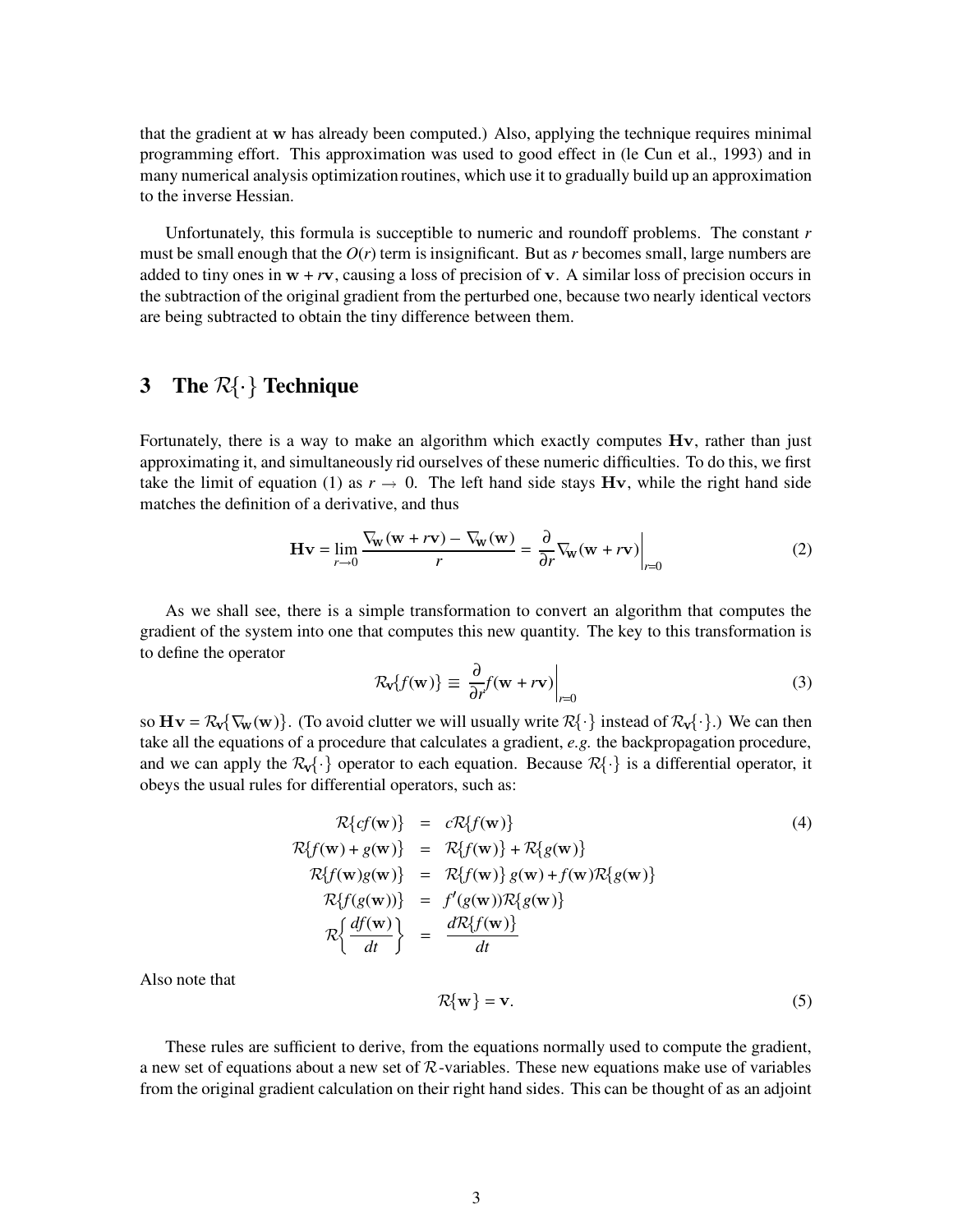system to the gradient calculation, just as the gradient calculation of backpropagation can be thought of as an adjoint system to the forward calculation of the error measure. This new adjoint system of as an adjoint system to the forward calculation of the error measure. This n<br>computes the vector  $R\{\nabla_{\mathbf{w}}\}$ , which is precisely the vector **H**v which we desire.

## **4 Application** of the  $\mathcal{R}\{\cdot\}$  **Technique to Various Networks**

Let us utilize this new technique for transforming the equations that compute the gradient into equations that compute  $Hv$ , the product of a vector  $v$  with the Hessian  $H$ . We will, rather mechanically, derive appropriate algorithms for some standard sorts of neural networks that typify three broad classes of gradient calculation algorithms. These examples are intended to be illustrative, as the technique applies equally well to most other gradient calculation procedures.

Usually the error *E* is the sum of the errors for many patterns,  $E = \sum_{p} E_{p}$ . Therefore  $\nabla_{w}$  and **H** are sums over all the patterns,  $H = \sum_p H_p$ , and  $Hv = \sum_p H_p v$ . As is usual, for clarity this outer sum over patterns is not shown except where necessary, and the gradient and Hv procedures are shown for only a single exemplar.

## **4.1 Simple Backpropagation Networks**

Let us apply the above procedure to a simple backpropagation network, to derive the  $\mathcal{R}\{\text{background}\}$ algorithm, a set of equations that can be used to efficiently calculate  $Hv$  for a backpropagation algorithm, a set of equations that can be used to efficiently calculate Hv for a backpropagation<br>network. The R{backprop} algorithm was independently discovered by (Werbos, 1988, eq. 14), who derived it as a backpropagation process to calculate  $Hv = \nabla_w(v \cdot \nabla_w E)$ , where  $\nabla_w E$  is also calculated by backpropagation. Interestingly, that derivation is dual to the one given here, in that the direction of the equations is reversed, the backwards pass of the  $\nabla_{\mathbf{w}} E$  algorithm becoming a forward pass in the  $Hv$  algorithm, while here the direction of the equations is unchanged. The same algorithm was also discovered, with yet another derivation, by (Møller, 1993a).

For convenience, we will now change our notation for indexing the weights  $\bf{w}$ . Let  $\bf{w}$  be the weights, now doubly indexed by their source and destination units' indices, as in  $w_{ij}$ , the weight from unit  $i$  to unit  $j$ . Because  $\bf{v}$  is of the same dimension as  $\bf{w}$ , its elements will be similarly indexed. All sums over indices are limited to weights that exist in the network topology. As is usual, quantities which occur on the left sides of the equations are treated computationally as variables, and calculated in topological order, which is assumed to exist because the weights, regarded as a connection matrix, is zero-diagonal and can be put into triangular form (Werbos, 1974).

The forward computation of the network is<sup>2</sup>

$$
x_i = \sum_j w_{ji} y_j \tag{6}
$$

 $^{2}$ This compact form of the backpropagation equations, due to Fernando Pineda, unifies the special cases of input units, hidden units, and output units. In the case of a unit  $i$  with no incoming weights, *i.e.* an input unit, it simplifies to  $y_i = \sigma_i(0) + I_i$ , allowing the value to be set entirely externally. For a hidden unit or output *i*, the term  $I_i = 0$ . In the corresponding equations for the backward pass  $(7)$  only the output units have nonzero direct error terms  $e_i$ , and since such output units have no outgoing weights, the situation for an output unit *i* simplifies to  $\frac{\partial E}{\partial y_i} = e_i(y_i)$ .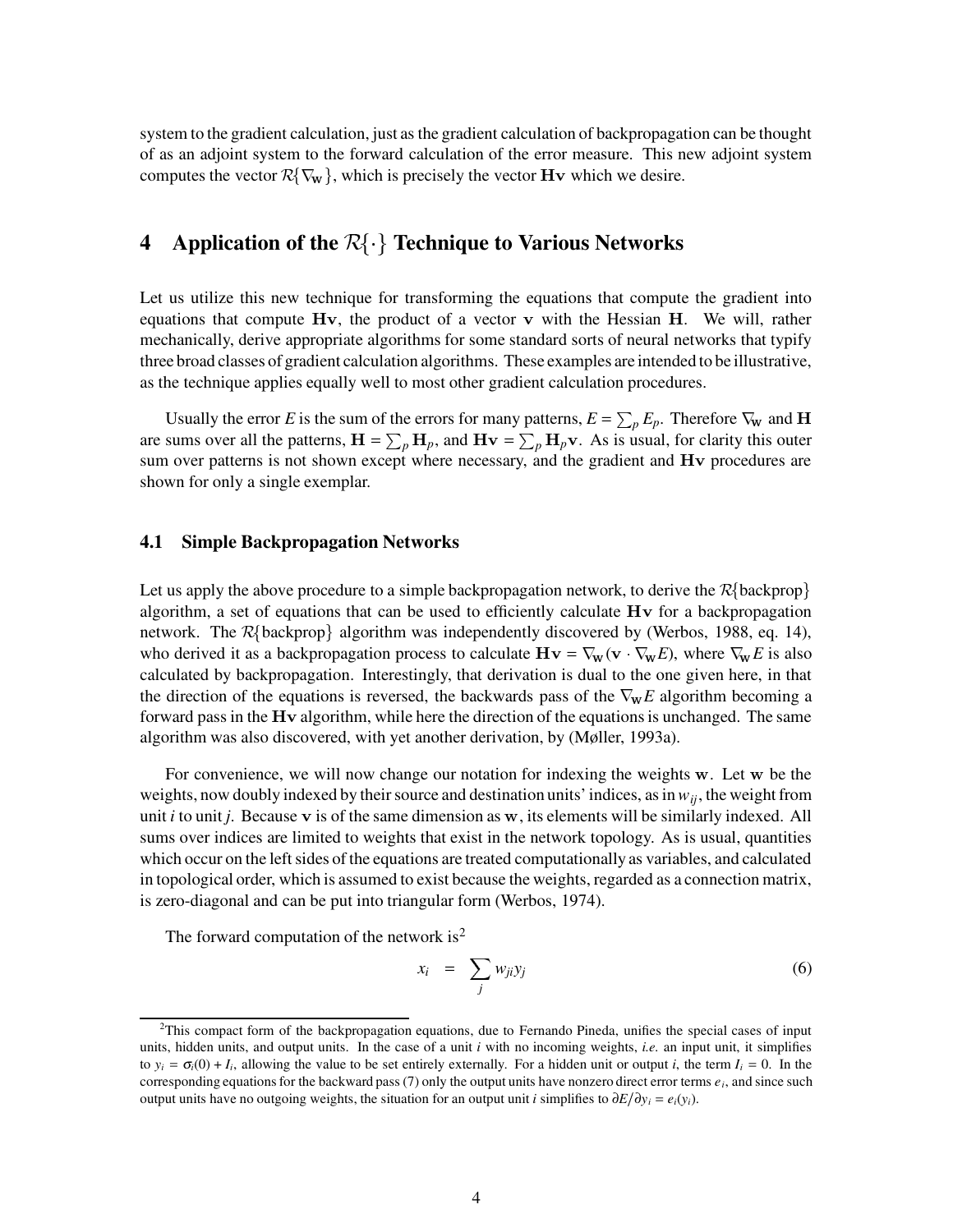$$
y_i = \sigma_i(x_i) + I_i
$$

where  $\sigma_i(\cdot)$  is the nonlinearity of the *i*<sup>th</sup> unit,  $x_i$  is the total input to the *i*<sup>th</sup> unit,  $y_i$  is the output of the  $i^{th}$  unit, and  $I_i$  is the external input (from outside the network) to the  $i^{th}$  unit.

Let the error measure be  $E = E(y)$ , and its simple direct derivative with respect to  $y_i$  be  $e_i = dE/dy_i$ . We assume that  $e_i$  depends only on  $y_i$ , and not on any  $y_j$  for  $j \neq i$ . This is true of most common error measures, such as squared error or cross entropy (Hinton, 1987).<sup>3</sup> We can thus write  $e_i(y_i)$  as a simple function. The backward pass is then

$$
\frac{\partial E}{\partial y_i} = e_i(y_i) + \sum_j w_{ij} \frac{\partial E}{\partial x_j}
$$
\n
$$
\frac{\partial E}{\partial x_i} = \sigma'_i(x_i) \frac{\partial E}{\partial y_i}
$$
\n
$$
\frac{\partial E}{\partial w_{ij}} = y_i \frac{\partial E}{\partial x_j}
$$
\n(7)

Applying  $\mathcal{R}\{\cdot\}$  to the above equations gives

$$
\mathcal{R}\{x_i\} = \sum_j (w_{ji} \mathcal{R}\{y_j\} + v_{ji} y_j)
$$
\n
$$
\mathcal{R}\{y_i\} = \mathcal{R}\{x_i\} \sigma'_i(x_i)
$$
\n(8)

for the forward pass, and, for the backward pass,

$$
\mathcal{R}\left\{\frac{\partial E}{\partial y_i}\right\} = e'_i(y_i)\mathcal{R}\left\{y_i\right\} + \sum_j \left(w_{ij}\mathcal{R}\left\{\frac{\partial E}{\partial x_j}\right\} + v_{ij}\frac{\partial E}{\partial x_j}\right)
$$
\n
$$
\mathcal{R}\left\{\frac{\partial E}{\partial x_i}\right\} = \sigma'_i(x_i)\mathcal{R}\left\{\frac{\partial E}{\partial y_i}\right\} + \mathcal{R}\left\{x_i\right\}\sigma''_i(x_i)\frac{\partial E}{\partial y_i}
$$
\n
$$
\mathcal{R}\left\{\frac{\partial E}{\partial w_{ij}}\right\} = y_i\mathcal{R}\left\{\frac{\partial E}{\partial x_j}\right\} + \mathcal{R}\left\{y_i\right\}\frac{\partial E}{\partial x_j}
$$
\n(9)

The vector whose elements are  $R\{\partial E/\partial w_{ij}\}$  is just  $R\{\nabla_{\mathbf{w}}\} = \mathbf{H}\mathbf{v}$ , the quantity we wish to compute.

For sum squared error  $e_i(y_i) = y_i - d_i$  where  $d_i$  is the desired output for unit *i*, so  $e'_i(y_i) = 1$ . This For sum squared error  $e_i(y_i) = y_i - d_i$  where  $d_i$  is the desired output for unit *i*, so  $e'_i(y_i) = 1$ . This simplifies (9) for simple output units to  $\mathcal{R}\{\partial E/\partial y_i\} = \mathcal{R}\{y_i\}$ . Note that, in the above equations, the simplifies (9) for simple output units to  $R{dE/dy_i} = R{y_i}$ . Note that, in the above equations, the topology of the neural network sometimes results in some  $R$ -variables being guaranteed to be zero when v is sparse—in particular when  $v = (0 \cdots 0 \ 1 \ 0 \cdots 0)$ , which can be used to compute a single desired column of the Hessian. In this situation, some of the computation is also shared between various columns.

<sup>&</sup>lt;sup>3</sup>If this assumption is violated then in equation (9) the  $e'_i(y_i) \mathcal{R}{y_i}$  term generalizes to  $\sum_j (\partial e_i/\partial y_j) \mathcal{R}{y_i}$ .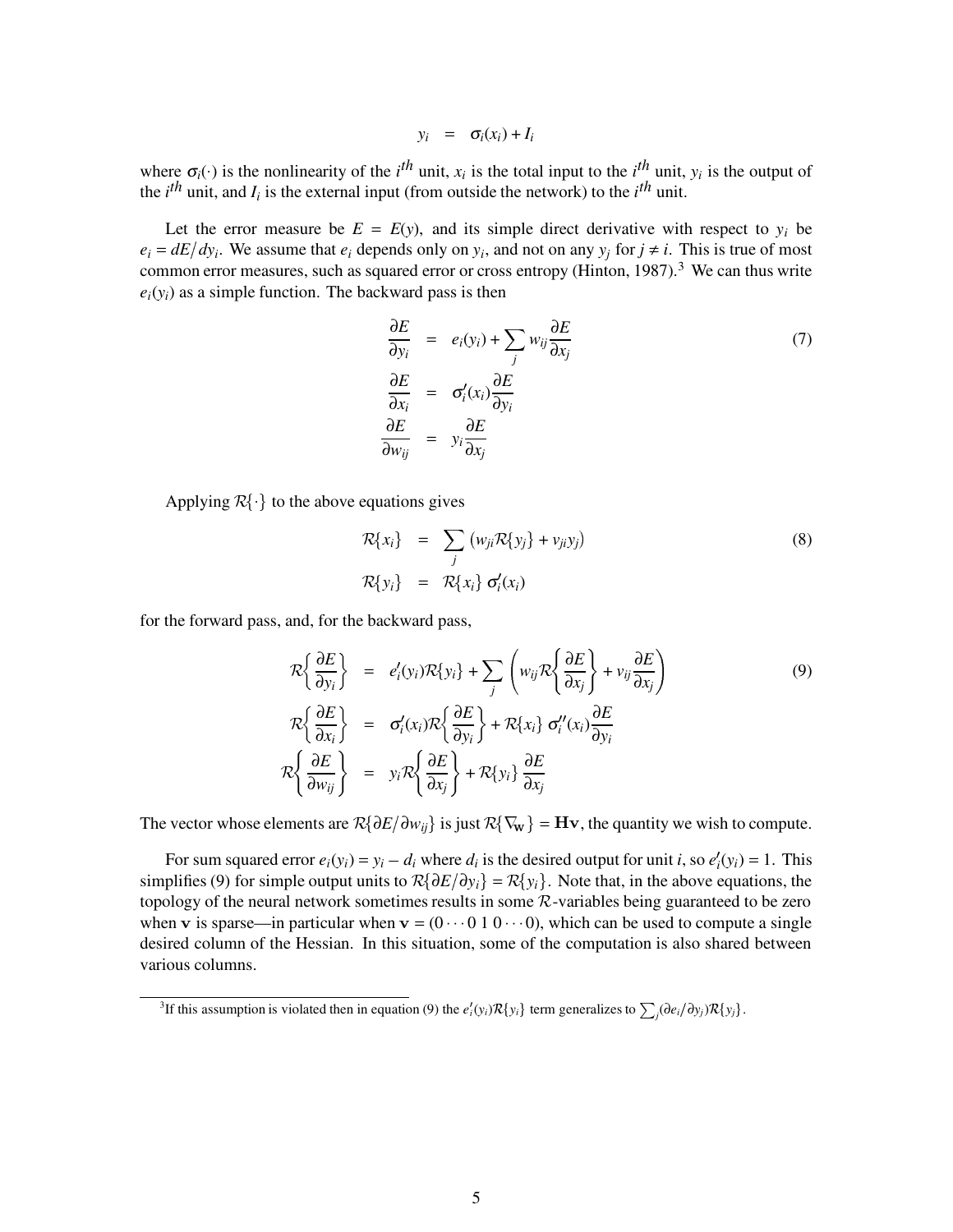#### **4.2 Recurrent Backpropagation Networks**

The recurrent backpropagation algorithm (Almeida, 1987; Pineda, 1987) consists of a set of forward equations which relax to a solution for the gradient,

$$
x_i = \sum_j w_{ji} y_j
$$
\n
$$
\frac{dy_i}{dt} \propto -y_i + \sigma_i(x_i) + I_i
$$
\n
$$
\frac{dz_i}{dt} \propto -z_i + \sigma'_i(x_i) \sum_j (w_{ij} z_j) + e_i(y_i)
$$
\n
$$
\frac{\partial E}{\partial w_{ij}} = y_i z_j|_{t=\infty}
$$
\n(10)

Adjoint equations for the calculation of  $\bf{H}v$  are obtained by applying the  $R\{\cdot\}$  operator, yielding

$$
\mathcal{R}{x_i} = \sum_{j} (w_{ji} \mathcal{R}{y_i} + v_{ji} y_j)
$$
\n
$$
\frac{d\mathcal{R}{y_i}}{dt} \propto -\mathcal{R}{y_i} + \sigma'_i(x_i)\mathcal{R}{x_i}
$$
\n
$$
\frac{d\mathcal{R}{z_i}}{dt} \propto -\mathcal{R}{z_i} + \sigma'_i(x_i) \sum_{j} (v_{ij} z_j + w_{ij} \mathcal{R}{z_j}) + \sigma''_i(x_i)\mathcal{R}{x_i} \sum_{j} (w_{ij} z_j) + e'_i(y_i)\mathcal{R}{y_i}
$$
\n
$$
\mathcal{R}\left\{\frac{\partial E}{\partial w_{ij}}\right\} = y_i \mathcal{R}{z_j} + \mathcal{R}{y_i} z_j|_{t=\infty}
$$
\n(11)

These equations specify a relaxation process for computing  $Hv$ . Just as the relaxation equations for computing  $\nabla_{\mathbf{w}}$  are linear even though those for computing *y* and *E* are not, these new relaxation equations are linear.

### **4.3 Stochastic Boltzmann Machines**

One might ask whether this technique can be used to derive a Hessian multiplication algorithm for a classic Boltzmann Machine (Ackley et al., 1985), which is discrete and stochastic, unlike its for a classic Boltzmann Machine (Ackley et al., 1985), which is discrete and stochastic, unlike its<br>continuous and deterministic cousin to which application of  $\mathcal{R}\{\cdot\}$  is simple. A classic Boltzmann Machine operates stochastically, with its binary unit states *s<sup>i</sup>* taking on random values according to the probability

$$
P(s_i = 1) = p_i = \sigma(x_i/T)
$$
  
\n
$$
x_i = \sum_j w_{ji} s_j
$$
\n(12)

At equilibrium, the probability of a state  $\alpha$  of all the units (not just the visible units) is related to its energy

$$
E_{\alpha} = \sum_{i < j} s_i^{\alpha} s_j^{\alpha} w_{ij} \tag{13}
$$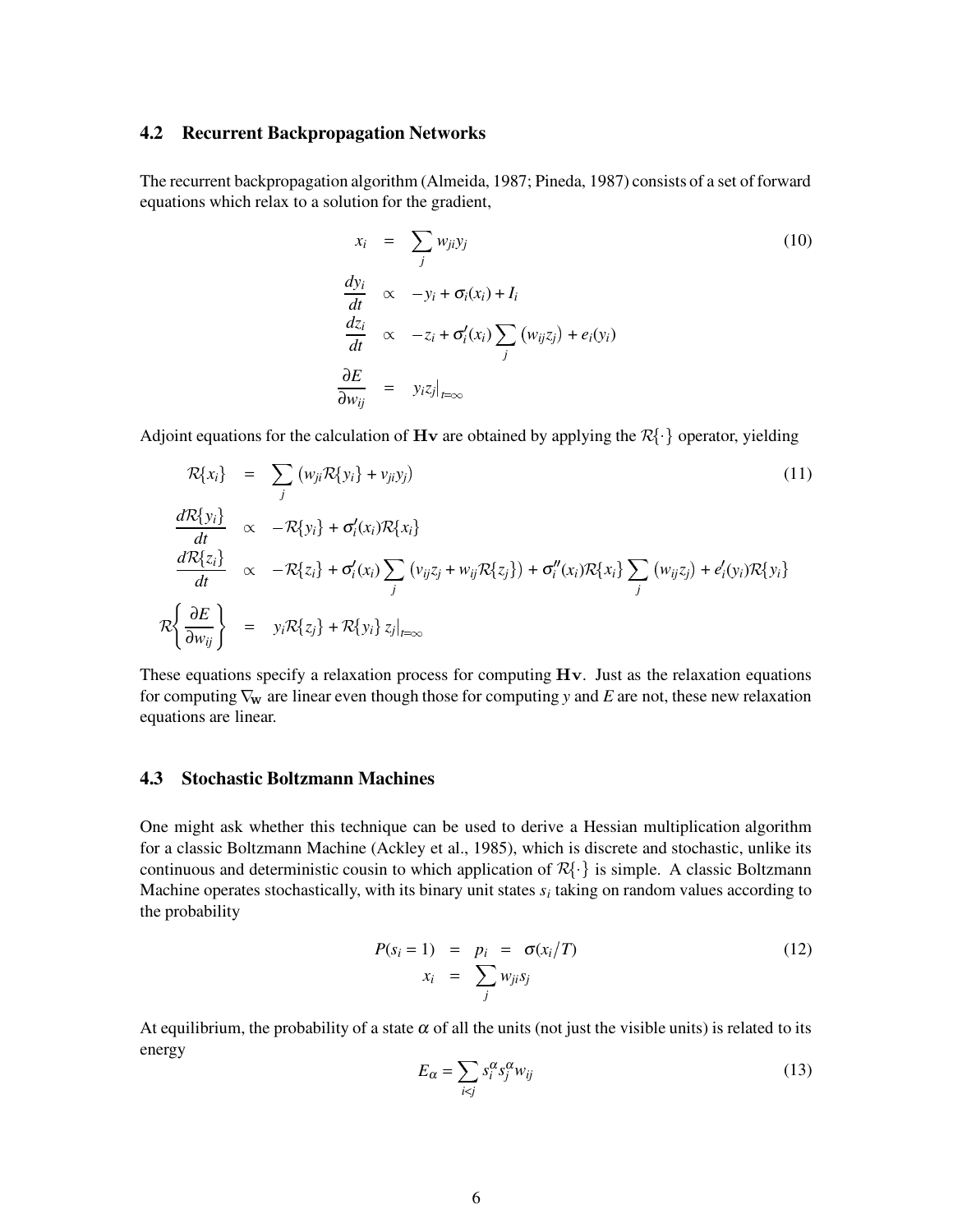by  $P(\alpha) = Z^{-1} \exp{-E_{\alpha}/T}$ , where the partition function is  $Z = \sum_{\alpha} \exp{-E_{\alpha}/T}$ . The system's equilibrium statistics are sampled because, at equilibrium,

$$
\frac{\partial G}{\partial w_{ij}} = \left(p_{ij}^+ - p_{ij}^-\right) / T \tag{14}
$$

where  $p_{ij} = \langle s_i s_j \rangle$ , G is the asymmetric divergence, an information theoretic measure of the difference between the environmental distribution over the output units and that of the network, as used in (Ackley et al., 1985), *T* is the temperature, and the  $+$  and  $-$  superscripts indicate the environmental distribution,  $+$  for waking and  $-$  for hallucinating.

Applying the  $R\{\cdot\}$  operator, we obtain

$$
\mathcal{R}\left\{\frac{\partial G}{\partial w_{ij}}\right\} = \left(\mathcal{R}\left\{p_{ij}^+\right\} - \mathcal{R}\left\{p_{ij}^-\right\}\right) / T. \tag{15}
$$

We shall soon find it useful if we define

$$
D_{\alpha} = \mathcal{R}\{E_{\alpha}\} = \sum_{i < j} s_i^{\alpha} s_j^{\alpha} v_{ij} \tag{16}
$$

$$
q_{ij} = \langle s_i s_j D \rangle \tag{17}
$$

(with the letter  $D$  chosen because it has the same relation to  $\bf{v}$  that  $E$  has to  $\bf{w}$ ) and to note that

$$
\langle D \rangle = \sum_{i < j} p_{ij} v_{ij}.\tag{18}
$$

With some calculus, we find  $R\{\exp -E_\alpha/T\} = -P(\alpha) \times D_\alpha/T$ , and thus  $R\{Z\} = -Z\langle D \rangle/T$ . Using these and the relation between the probability of a state and its energy, we have

$$
\mathcal{R}\{P(\alpha)\} = P(\alpha)\left(\langle D \rangle - D_{\alpha}\right)/T\tag{19}
$$

where the expression  $P(\alpha)$  can not be treated as a constant because it is defined over all the units, not just the visible ones, and therefore depends on the weights. This can be used to calculate

$$
\mathcal{R}\lbrace p_{ij} \rbrace = \sum_{\alpha} \mathcal{R}\lbrace P(\alpha) \rbrace s_i^{\alpha} s_j^{\alpha} \n= \sum_{\alpha} P(\alpha) (\langle D \rangle - D_{\alpha}) s_i^{\alpha} s_j^{\alpha} / T \n= (\langle s_i s_j \rangle \langle D \rangle - \langle s_i s_j D \rangle) / T \n= (\rho_{ij} \langle D \rangle - q_{ij}) / T.
$$
\n(20)

This beautiful formula<sup>4</sup> gives an efficient way to compute  $Hv$  for a Boltzmann Machine, or at least as efficient a way as is used to compute the gradient, simply by using sampling to estimate *qij*. This requires the additional calculation and broadcast of the single global quantity *D*, but is otherwise local.

The collection of statistics for the gradient is sometimes accelerated by using the equation

$$
p_{ij} = \langle s_i \rangle \langle s_j | s_i = 1 \rangle = \langle p_i \rangle \langle p_j | s_i = 1 \rangle. \tag{21}
$$

<sup>4</sup>Equation (20) is similar in form to that of the gradient of the entropy (Geoff Hinton, personal communication.)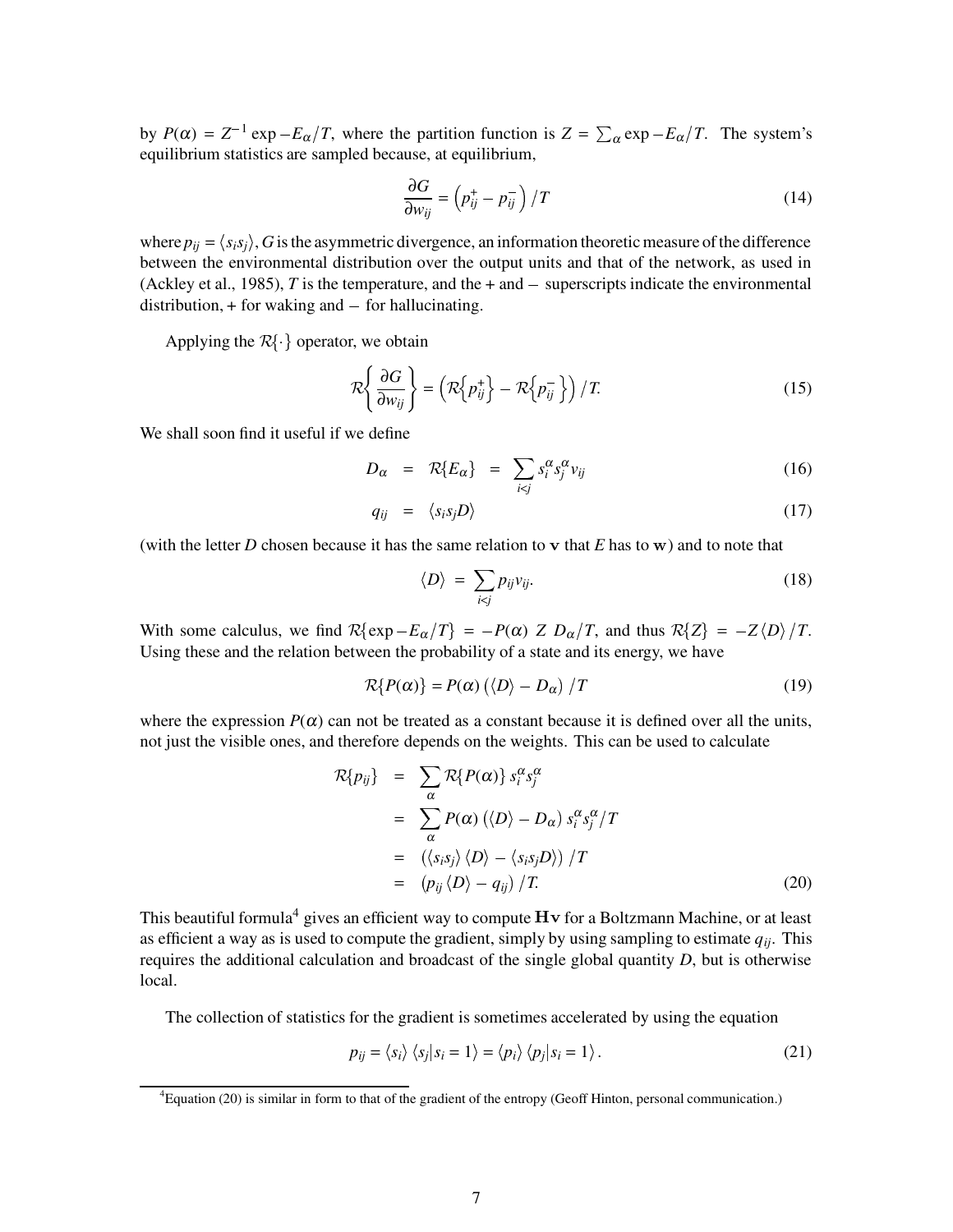The analogous identity for accelerating the computation of  $q_{ij}$  is

$$
q_{ij} = \langle p_i \rangle \langle s_j D | s_i = 1 \rangle \tag{22}
$$

or

$$
q_{ij} = \langle p_i \rangle \langle p_j(D + (1 - s_j) \Delta D_j) | s_i = 1 \rangle \tag{23}
$$

where  $\Delta D_i = \sum_j s_j v_{ji}$  is defined by analogy with  $\Delta E_i = E|_{s_i=1} - E|_{s_i=0} = \sum_j s_j w_{ji}$ .

The derivation here was for the simplest sort of Boltzmann Machine, with binary units and only pairwise connections between the units. However, the technique isimmediately applicable to higher order Boltzmann Machines (Hinton, 1987), as well as to Boltzmann Machines with non-binary units (Movellan and McClelland, 1991).

#### **4.4 Weight Perturbation**

In weight perturbation (Jabri and Flower, 1991; Alspector et al., 1993; Flower and Jabri, 1993; Kirk et al., 1993; Cauwenberghs, 1993) the gradient  $\nabla_{\mathbf{w}}$  is approximated using only the globally broadcast result of the computation of  $E(\mathbf{w})$ . This is done by adding a random zero-mean perturbation vector  $\Delta$ w to w repeatedly and approxmating the resulting change in error by

$$
E(\mathbf{w} + \Delta \mathbf{w}) = E(\mathbf{w}) + \Delta E = E(\mathbf{w}) + \nabla_{\mathbf{w}} \cdot \Delta \mathbf{w}.
$$

From the viewpoint of each individual weight *w<sup>i</sup>*

$$
\Delta E = \Delta w_i \frac{\partial E}{\partial w_i} + noise.
$$
 (24)

Because of the central limit theorem it is reasonable to make a least-squares estimate of  $\partial E/\partial w_i$ , which is  $\partial E/\partial w_i = \langle \Delta w_i \Delta E \rangle / \langle \Delta w_i^2 \rangle$ . The numerator is estimated from corresponding samples of ∆*w<sup>i</sup>* and ∆*E*, and the denominator from prior knowledge of the distribution of ∆*w<sup>i</sup>* . This requires only the global broadcast of ∆*E*, while each ∆*w<sup>i</sup>* can be generated and used locally.

It is hard to see a way to mechanically apply  $R\{\cdot\}$  to this procedure, but we can nonetheless derive a suitable procedure for estimating  $Hv$ . We note that a better approximation for the change in error would be

$$
E(\mathbf{w} + \Delta \mathbf{w}) = E(\mathbf{w}) + \nabla_{\mathbf{w}} \cdot \Delta \mathbf{w} + \frac{1}{2} \Delta \mathbf{w}^T \hat{\mathbf{H}} \Delta \mathbf{w}
$$
(25)

where  $H$  is an estimate of the Hessian  $H$ . We wish to include in  $H$  only those properties of  $H$  which are relevent. Let us define  $z = Hv$ . If H is to be small in the least squares sense, but also  $Hv = z$ , then the best choice would then be  $\hat{H} = zv^T/||v||^2$ , except that then  $\hat{H}$  would not be symmetric, and therefore the error surface would not be well defined. Adding the symmetry requirement, which is amounts to the added constraint  $\mathbf{v}^T \hat{\mathbf{H}} = \mathbf{z}^T$ , the least squares  $\hat{\mathbf{H}}$  becomes

$$
\hat{\mathbf{H}} = \frac{1}{||\mathbf{v}||^2} \left( \mathbf{z} \mathbf{v}^T + \mathbf{v} \mathbf{z}^T - \frac{\mathbf{v} \cdot \mathbf{z}}{||\mathbf{v}||^2} \mathbf{v} \mathbf{v}^T \right).
$$
 (26)

Substituting this in and rearranging the terms, we find that, from the perspective of each weight,

$$
\Delta E = \Delta w_i \frac{\partial E}{\partial w_i} + \frac{\Delta \mathbf{w} \cdot \mathbf{v}}{||\mathbf{v}||^2} \left( \Delta w_i - \frac{\Delta \mathbf{w} \cdot \mathbf{v}}{2||\mathbf{v}||^2} v_i \right) z_i + noise.
$$
 (27)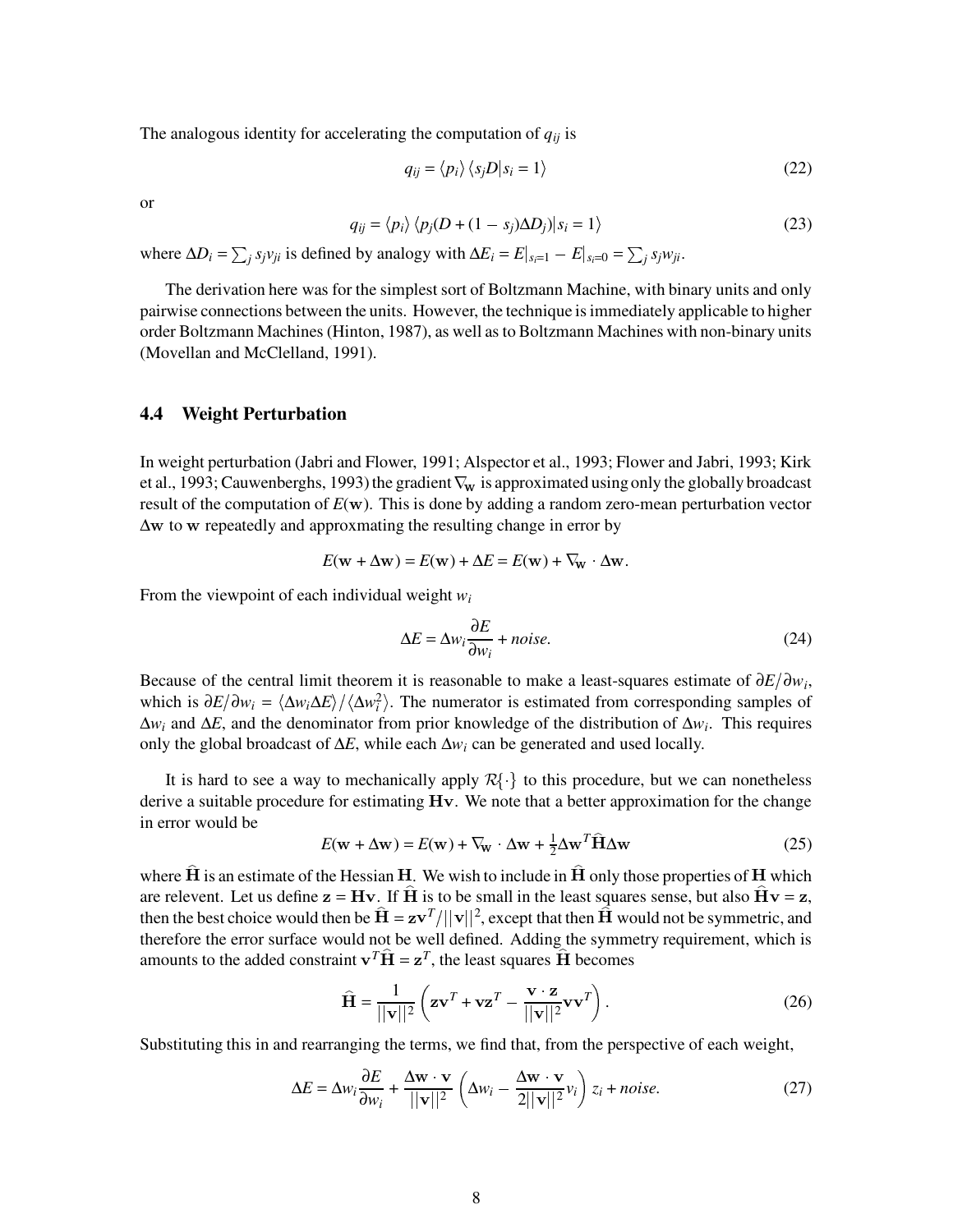This allows both  $\partial E/\partial w_i$  and  $z_i$  to be estimated in the same least-squares fashion as above, using only locally available values, *v<sup>i</sup>* and ∆*w<sup>i</sup>* , and the globally broadcast ∆*E*, plus a new quantity which must be computed and globally broadcast,  $\Delta w \cdot v$ . The same technique applies equally well to other perturbative procedures, such as unit perturbation (Flower and Jabri, 1993), and a similar derivation can be used to find the diagonal elements of H, without the need for any additional globally broadcast values.

## **5 Practical Applications**

The  $\mathcal{R}\{\cdot\}$  technique makes it possible to calculate Hv efficiently. This can be used in the center of many different iterative algorithms, in order to extract particular properties of H. In essence, it allows H to be treated as a generalized sparse matrix.

#### **5.1 Finding Eigenvalues and Eigenvectors**

Standard variants of the power method allow one to

- $\bullet$  Find the largest few eigenvalues of  $H$ , and their eigenvectors.
- Find the smallest few eigenvalues of H, and their eigenvectors.
- Sample H's eigenvalue spectrum, along with the corresponding eigenvectors.

The clever algorithm of (Skilling, 1989) estimates the eigenvalue spectrum of a generalized sparse matrix. It starts by choosing a random vector  $\mathbf{v}_0$ , calculating  $\mathbf{v}_i = \mathbf{H}^i \mathbf{v}_0$  for  $i = 1, \ldots, m$ , using the dot products  $v_i \cdot v_j$  as estimates of the moments of the eigenvalue spectrum, and using these moments to recover the shape of the eigenvalue spectrum. This algorithm is made applicable these moments to recover the shape of the eigenvalue spectrum. This algorithm is made applicable<br>to the Hessian by the  $\mathcal{R}\{\cdot\}$  technique, in both deterministic and, with minor modifications, stochastic gradient settings.

### **5.2 Multiplication by the Inverse Hessian**

It is frequently necessary to find  $x = H^{-1}b$ , which is the key calculation of all Newton's-method second-order numerical optimization techniques, and is also used in the Optimal Brain Surgeon second-order numerical optimization techniques, and is also used in the Optimal Brain Surgeon<br>technique, and in some techniques for predicting the generalization rate. The  $\mathcal{R}\{\cdot\}$  technique does not directly solve this problem, but instead one can solve  $Hx = b$  for x by minimizing  $||Hx - b||^2$ using the conjugate-gradient method, thus exactly computing  $x = H^{-1}b$  in *n* iterations without calculating or storing  $H^{-1}$ . This squares the condition number, but if H is known to be positive definite, one can instead minimize  $x^T H x/2 + x \cdot b$ , which does not square the condition number (Press et al., 1988, page 78). This application of fast exact multiplication by the Hessian, in (Press et al., 1988, page 78). This application of fast exact mult<br>particular R{backprop}, was independently noted in (Werbos, 1988).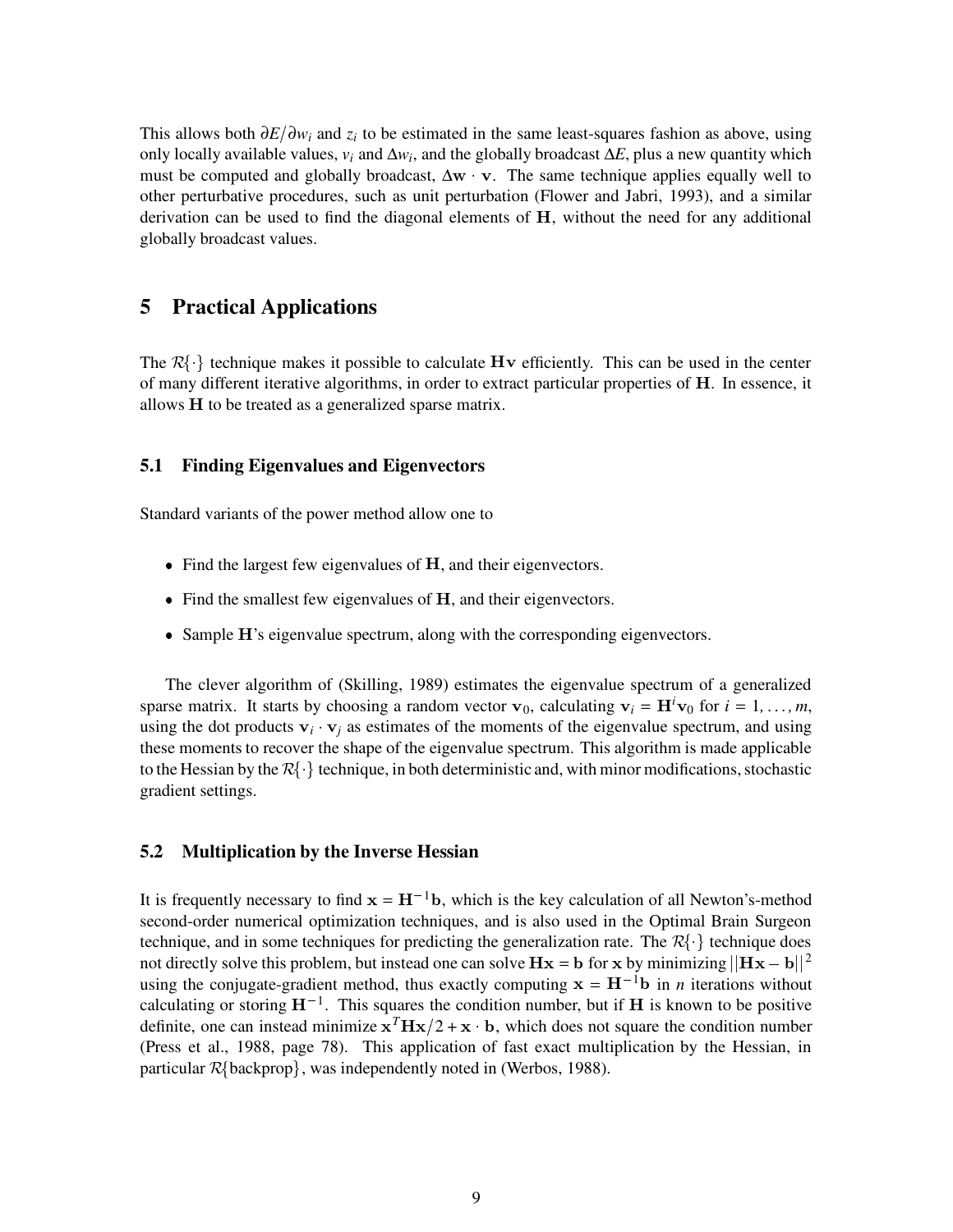#### **5.3 Step Size and Line Search**

Many optimization techniques repeatedly choose a direction v, and then proceed along that direction some distance  $\mu$ , which takes the system to the constrained minimum of  $E(\mathbf{w} + \mu \mathbf{v})$ . Finding the value for  $\mu$  which minimizes E is called a line search, because it searches only along the line  $w + \mu v$ . There are many techniquesfor performing a line search. Some are approximate while others attempt to find an exact constrained minimum, and some use only the value of the error, while others also make use of the gradient.

In particular, the line search used within the Scaled Conjugate Gradient (SCG) optimization procedure, in both its deterministic (Møller, 1993b) and stochastic (Møller, 1993c) incarnations, makes use of both first- and second-order information at w to determine how far to move. The first order information used is simply  $\nabla_w(w)$ , while the second-order information is precisely Hv, calculated with the one-sided finite difference approximation of equation (1). It can thus  $Hv$ , calculated with the one-sided finite difference approximation of equation (1). It can thus benefit immediately from the exact calculation of  $Hv$ . In fact, the  $R\{\text{background}\}$  procedure was independently discovered for that application (Møller, 1993a).

The SCG line search proceeds as follows. Assuming that the error *E* is well approximated by a quadratic, then the product Hv and the gradient  $\nabla_{w}(w)$  predicts of the gradient at any point along the line  $w + \mu v$  by

$$
\nabla_{\mathbf{w}}(\mathbf{w} + \mu \mathbf{v}) = \nabla_{\mathbf{w}}(\mathbf{w}) + \mu \mathbf{H} \mathbf{v} + O(\mu^2). \tag{28}
$$

Disregarding the  $O(\mu^2)$  term, if we wish to choose  $\mu$  to minimize the error, we take the dot product of  $\nabla_{\mathbf{w}}(\mathbf{w} + \mu \mathbf{v})$  with v and set it equal to zero, as the gradient at the constrained minimum must be orthogonal to the space under consideration. This gives  $\mathbf{v} \cdot \nabla_{\mathbf{w}}(\mathbf{w}) + \mu \mathbf{v}^T \mathbf{H} \mathbf{v} = 0$  or

$$
\mu = -\frac{\mathbf{v} \cdot \nabla_{\mathbf{w}}(\mathbf{w})}{\mathbf{v}^T \mathbf{H} \mathbf{v}}.
$$
 (29)

Equation (28) then gives a prediction of the gradient at  $w + \mu v$ . To access the accuracy of the quadratic approximation we might wish to compare this with a gradient measurement taken at that point, or we might even preemptively take a step in that direction.

#### **5.4 Eigenvalue Based Learning Rate Optimization for Stochastic Gradient Descent**

The technique descibed in the previous section is, at least as stated, suitable only for deterministic gradient descent. In many systems, particularly large ones, deterministic gradient descent is impractical; only noisy estimates of the gradient are available. In joint work with colleagues at AT&T Bell Labs (le Cun et al., 1993), the approximation technique of equation (1) enabled  $H$  to be treated as a generalized sparse matrix, and properties of H were extracted in order to accelerate the convergence of stochastic gradient descent.

Information accumulated online, in particular eigenvalues and eigenvectors of the principle eigenspace, was used to linearly transform the weight space in such a way that the ill-conditioned off-axis long narrow valleys in weight space, which slow down gradient descent, become wellconditioned circular bowls. This work did not use an exact value for  $Hv$ , but rather a stochastic unbiased estimate of the Hessian based on just a single exemplar at a time. Computations of the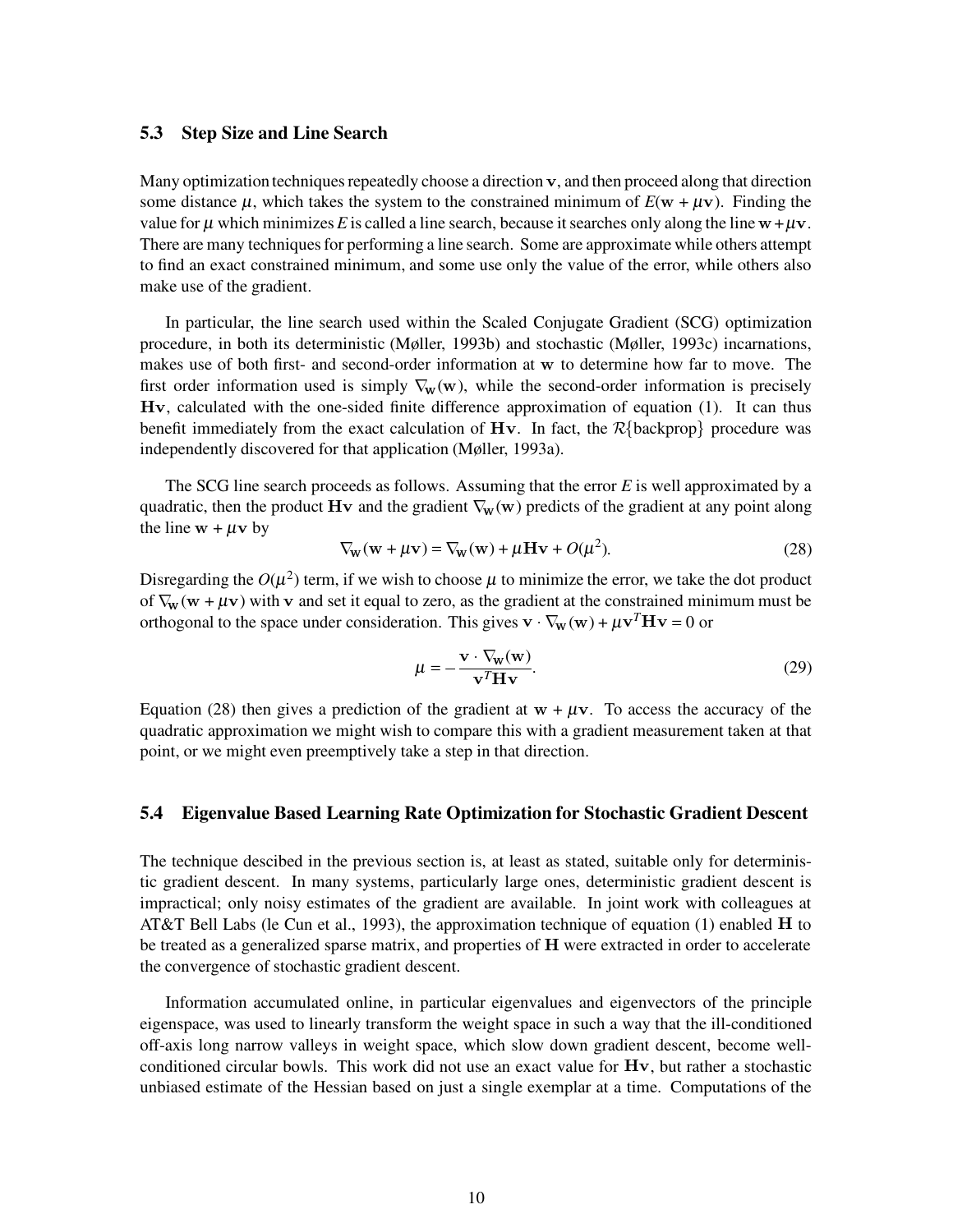form  $\mathbf{x}(t) = \mathbf{H}(t)\mathbf{v}$  were replaced with relaxations of the form  $\mathbf{x}(t) = (1 - \alpha)\mathbf{x}(t - 1) + \alpha \mathbf{H}(t)\mathbf{v}$ , where  $0 < \alpha \ll 1$  determines the trade-off between steady-state noise and speed of convergence.

## **6 Summary and Conclusion**

Second-order information about the error is of great practical and theoretical importance. It allows sophisticated optimization techniques to be applied, appears in many theories of generalization, and is used in sophisticated weight pruning procedures. Unfortunately, the Hessian matrix  $H$ , whose is used in sophisticated weight pruning procedures. Unfortunately, the Hessian matrix **H**, whose elements are the second derivative terms  $\frac{\partial^2 E}{\partial w_i \partial w_j}$ , is unwieldy. We have derived the  $\mathcal{R}\{\cdot\}$ technique, which directly computes  $Hv$ , the product of the Hessian with a vector. The technique is

- *exact:* no approximations are made.
- ^ *numerically accurate:* there is no drastic loss of precision.
- *efficient*: it takes about the same amount of computation as a gradient calculation.
- ^ *flexible:* it applies to all existing gradient calculation procedures.
- *robust:* if the gradient calculation gives an unbiased estimate of  $\nabla_{w}$ , then our procedure gives an analogous unbiased estimate of  $Hv$ .

Procedures that result from the applications of the  $R\{\cdot\}$  technique are about as local, parallel, and efficient as the original untransformed gradient calculation. The technique applies naturally to backpropagation networks, recurrent networks, relaxation networks, Boltzmann Machines, and perturbative methods. Hopefully, this new class of algorithmsfor efficiently multiplying vectors by the Hessian will facilitate the construction of algorithms that are efficient in both space and time.

## **Acknowledgments**

I thank Yann le Cun and Patrice Simard for their encouragement and generosity. Without their I thank Yann Ie Cun and Patrice Simard for their encouragement and generosity. Without their work and enthusiasm I would not have derived the  $R\{\cdot\}$  technique or recognized its importance. Thanks also go to Nandakishore Kambhatla,John Moody, Thomas Petsche, Steve Rehfuss, Akaysha Tang, David Touretzky, Geoffery Towell, Andreas Weigend and an anonymousreviewer for helpful comments and careful readings. This work was partially supported by grants NSF ECS-9114333 and ONR N00014-92-J-4062 to John Moody, and by Siemens Corporate Research.

### **References**

- Ackley, D. H., Hinton, G. E., and Sejnowski, T. J. (1985). A learning algorithm for Boltzmann Machines. *Cognitive Science*, 9:147–169.
- Almeida, L. B. (1987). A learning rule for asynchronous perceptrons with feedback in a combinatorial environment. In (Caudill and Butler, 1987), pages 609–618.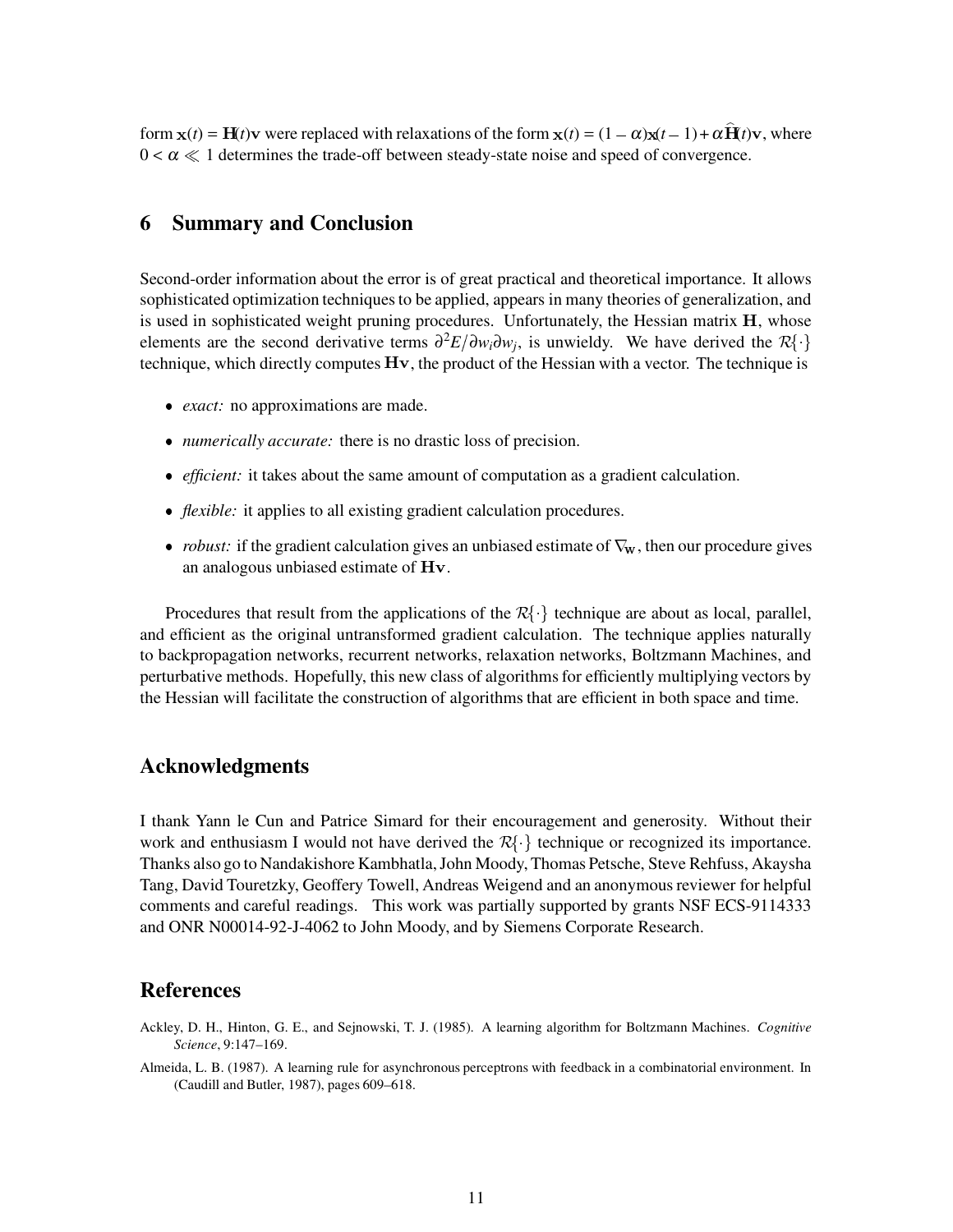- Alspector, J., Meir, R., Yuhas, B., and Jayakumar, A. (1993). A parallel gradient descent method for learning in analog VLSI neural networks. In (Hanson et al., 1993), pages 836–844.
- Becker, S. and le Cun, Y. (1989). Improving the convergence of back-propagation learning with second order methods. In Touretzky, D. S., Hinton, G. E., and Sejnowski, T. J., editors, *Proceedings of the 1988 Connectionist Models Summer School*. Morgan Kaufmann. Also published as Technical Report CRG-TR-88-5, Department of Computer Science, University of Toronto.
- Bishop, C. (1992). Exact calculation of the Hessian matrix for the multilayer perceptron. *Neural Computation*, 4(4):494– 501.
- Buntine, W. and Weigend, A. (1991). Calculating second derivatives on feedforward networks. *IEEE Transactions on Neural Networks*. In submission.
- Caudill, M. and Butler, C., editors (1987). *IEEE First International Conference on Neural Networks*, San Diego, CA.
- Cauwenberghs, G. (1993). A fast stochastic error-descent algorithm for supervised learning and optimization. In (Hanson et al., 1993), pages 244–251.
- Flower, B. and Jabri, M. (1993). Summed weight neuron perturbation: An *O*(*n*) improvement over weight perturbation. In (Hanson et al., 1993), pages 212–219.
- Hanson, S. J., Cowan, J. D., and Giles, C. L., editors (1993). *Advances in Neural Information Processing Systems 5*. Morgan Kaufmann.
- Hassibi, B. and Stork, D. G. (1993). Second order derivatives for network pruning: Optimal brain surgeon. In (Hanson et al., 1993), pages 164–171.
- Hinton, G. E. (1987). Connectionist learning procedures. Technical Report CMU-CS-87-115, Carnegie Mellon University, Pittsburgh, PA 15213.
- Jabri, M. and Flower, B. (1991). Weight perturbation: An optimal architecture and learning technique for analog VLSI feedforward and recurrent multilayer networks. *Neural Computation*, 3(4):546–565.
- Kirk, D. B., Kerns, D., Fleischer, K., and Barr, A. H. (1993). Analog VLSI implementation of gradient descent. In (Hanson et al., 1993), pages 789–796.
- le Cun, Y., Denker, J. S., and Solla, S. A. (1990). Optimal brain damage. In Touretzky, D. S., editor, *Advancesin Neural Information Processing Systems 2*, pages 598–605. Morgan Kaufmann.
- le Cun, Y., Kanter, I., and Solla, S. A. (1991). Second order properties of error surfaces: Learning time and generalization. In Lippmann, R. P., Moody,J. E., and Touretzky, D. S., editors, *Advancesin Neural Information ProcessingSystems 3*, pages 918–924. Morgan Kaufmann.
- le Cun, Y., Simard, P. Y., and Pearlmutter, B. A. (1993). Automatic learning rate maximization by on-line estimation of the Hessian's eigenvectors. In (Hanson et al., 1993), pages 156–163.
- MacKay, D. J. C. (1991). A practical Bayesian framework for back-prop networks. *Neural Computation*, 4(3):448–472.
- Møller, M. (1993a). Exact calculation of the product of the Hessian matrix of feed-forward network error functions and a vector in *O*(*n*) time. Daimi PB-432, Computer Science Department, Aarhus University, Denmark.
- Møller, M. (1993b). A scaled conjugate gradient algorithm for fast supervised learning. *Neural Networks*, 6(4):525–533.
- Møller, M. (1993c). Supervised learning on large redundant training sets. *International Journal of Neural Systems*, 4(1).
- Moody, J. E. (1992). The *effective* number of parameters: an analysis of generalization and regularization in nonlinear learning systems. In (Moody et al., 1992), pages 847–854.
- Moody, J. E., Hanson, S. J., and Lippmann, R. P., editors (1992). *Advancesin Neural Information Processing Systems 4*. Morgan Kaufmann.
- Movellan, J. R. and McClelland, J. L. (1991). Learning continuous probability distributions with the contrastive Hebbian algorithm. Technical Report PDP.CNS.91.2, Carnegie Mellon University Dept. of Psychology, Pittsburgh, PA.
- Pearlmutter, B. A. (1992). Gradient descent: Second-order momentum and saturating error. In (Moody et al., 1992), pages 887–894.
- Pineda, F. (1987). Generalization of back-propagation to recurrent neural networks.*Physical ReviewLetters*,19(59):2229– 2232.
- Press, W. H., Flannery, B. P., Teukolsky, S. A., and Verrerling, W. T. (1988). *Numerical Recipes in C*. Cambridge University Press.